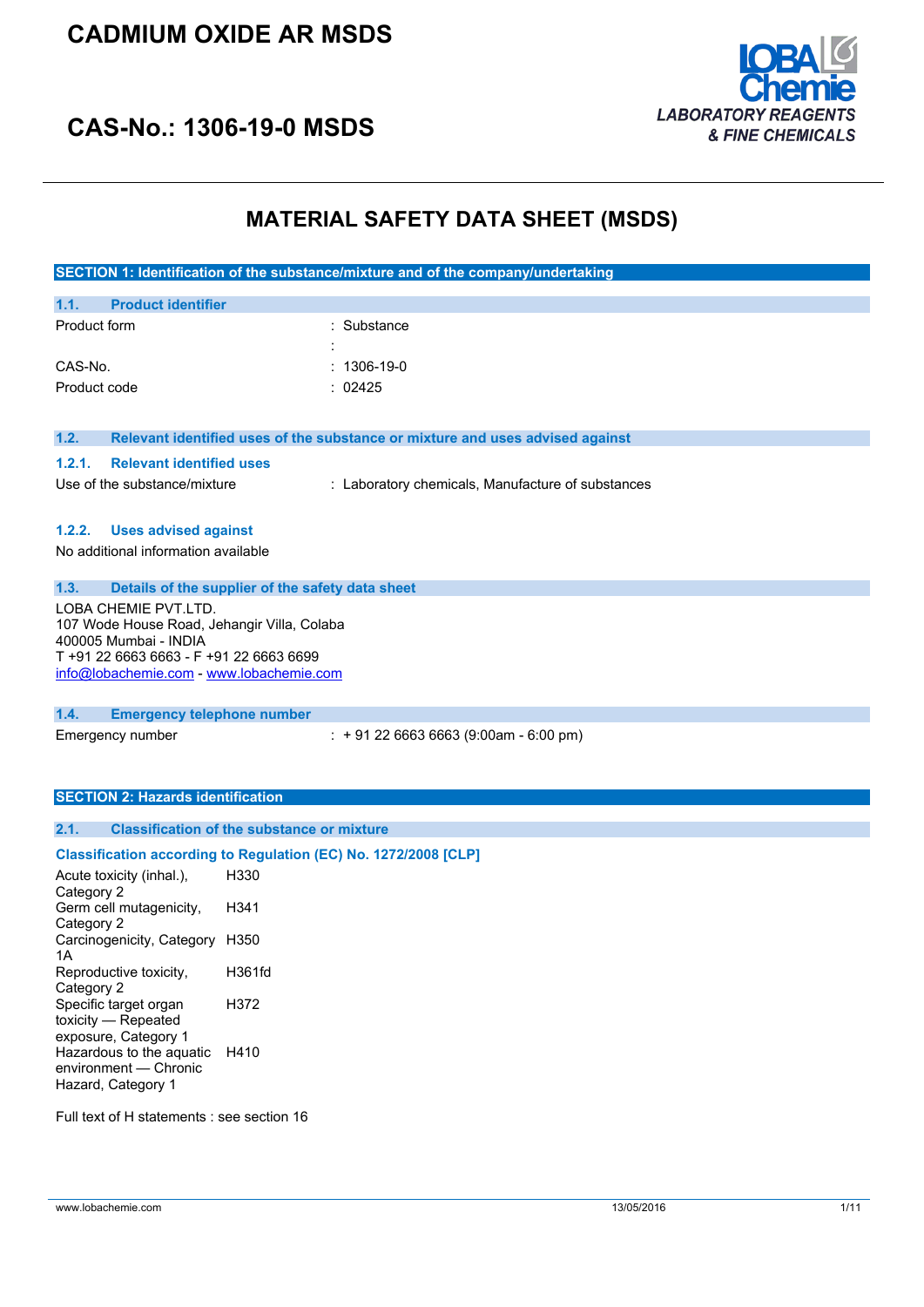Safety Data Sheet

#### **Classification according to Directive 67/548/EEC [DSD] or 1999/45/EC [DPD]**

Carc.Cat.1; R45 Muta.Cat.3; R68 Repr.Cat.3; R62 Repr.Cat.3; R63 T+; R26 T; R48/23/25 N; R50/53 Full text of R-phrases: see section 16

#### **Adverse physicochemical, human health and environmental effects** No additional information available



#### **2.3. Other hazards**

This substance/mixture does not meet the PBT criteria of REACH regulation, annex XIII This substance/mixture does not meet the vPvB criteria of REACH regulation, annex XIII

| <b>SECTION 3: Composition/information on ingredients</b> |                   |                               |
|----------------------------------------------------------|-------------------|-------------------------------|
|                                                          |                   |                               |
| 3.1.                                                     | <b>Substances</b> |                               |
| Name                                                     |                   | $\therefore$ CADMIUM OXIDE AR |
| CAS-No.                                                  |                   | $: 1306 - 19 - 0$             |
|                                                          |                   |                               |

Full text of R- and H-statements: see section 16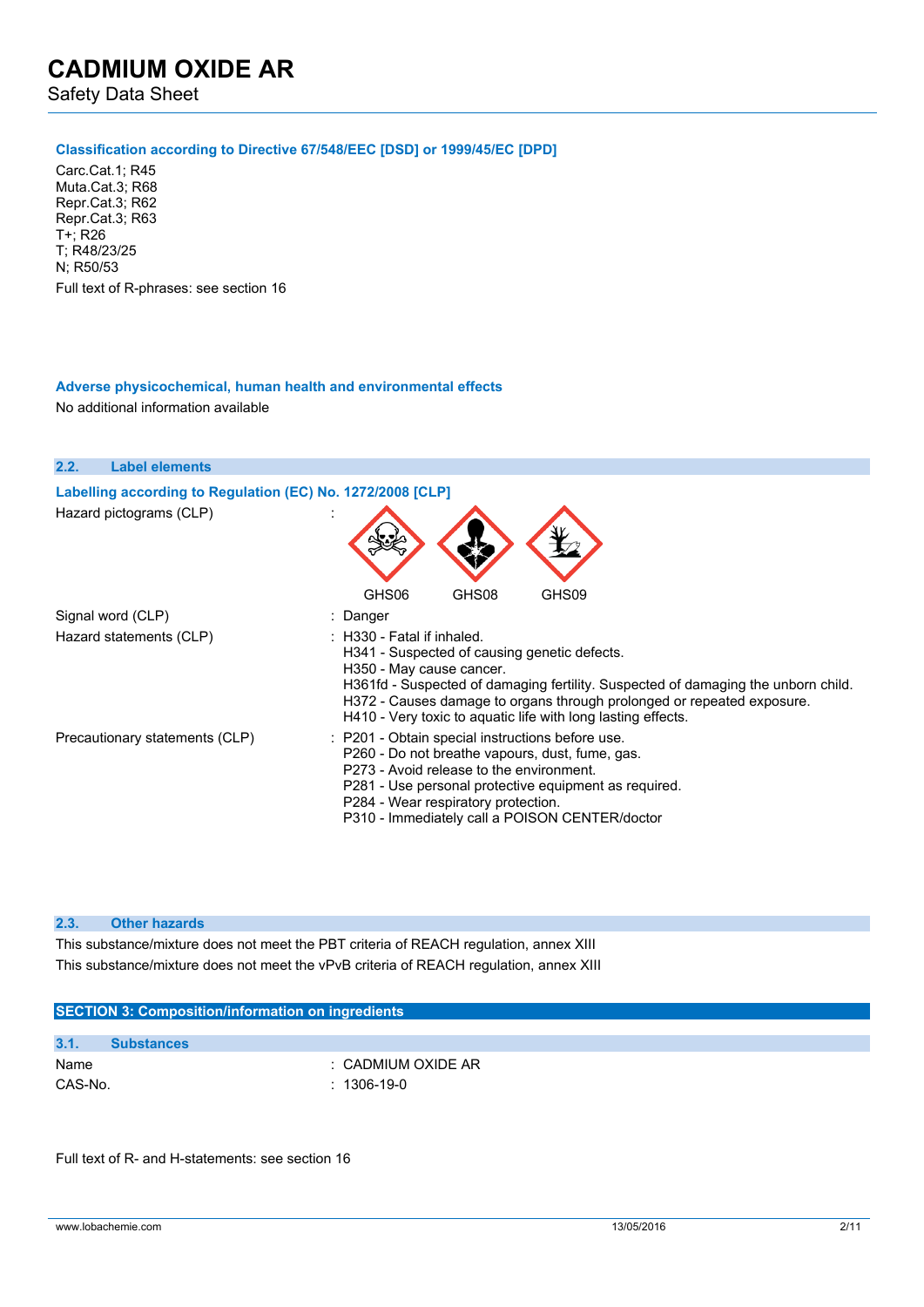Safety Data Sheet

### **3.2. Mixtures**

Not applicable

| <b>SECTION 4: First aid measures</b>                                |                                                                                                                                                   |
|---------------------------------------------------------------------|---------------------------------------------------------------------------------------------------------------------------------------------------|
| 4.1.<br><b>Description of first aid measures</b>                    |                                                                                                                                                   |
| First-aid measures after inhalation                                 | : Remove person to fresh air and keep comfortable for breathing.                                                                                  |
| First-aid measures after skin contact                               | Gently wash with plenty of soap and water.                                                                                                        |
| First-aid measures after eye contact                                | Remove contact lenses, if present and easy to do. Continue rinsing. Rinse cautiously<br>with water for several minutes.                           |
| First-aid measures after ingestion                                  | : Rinse mouth. Do not induce vomiting.                                                                                                            |
| 4.2.<br>Most important symptoms and effects, both acute and delayed |                                                                                                                                                   |
| Symptoms/effects                                                    | : May damage fertility. Suspected of damaging the unborn child. Causes damage to<br>organs through prolonged or repeated exposure.                |
| Symptoms/effects after inhalation                                   | : Fatal if inhaled.                                                                                                                               |
| Symptoms/effects after ingestion                                    | : Harmful if swallowed.                                                                                                                           |
| Chronic symptoms                                                    | : May cause cancer.                                                                                                                               |
| 4.3.                                                                | Indication of any immediate medical attention and special treatment needed                                                                        |
| Treat symptomatically.                                              |                                                                                                                                                   |
| <b>SECTION 5: Firefighting measures</b>                             |                                                                                                                                                   |
| <b>Extinguishing media</b><br>5.1.                                  |                                                                                                                                                   |
| Suitable extinguishing media                                        | : Carbon dioxide. Dry powder. Foam. Water spray.                                                                                                  |
| Unsuitable extinguishing media                                      | : Do not use a heavy water stream.                                                                                                                |
|                                                                     |                                                                                                                                                   |
| 5.2.<br>Special hazards arising from the substance or mixture       |                                                                                                                                                   |
| No additional information available                                 |                                                                                                                                                   |
| 5.3.<br><b>Advice for firefighters</b>                              |                                                                                                                                                   |
| Protection during firefighting                                      | : Do not enter fire area without proper protective equipment, including respiratory                                                               |
|                                                                     | protection.                                                                                                                                       |
| <b>SECTION 6: Accidental release measures</b>                       |                                                                                                                                                   |
| 6.1.                                                                | Personal precautions, protective equipment and emergency procedures                                                                               |
|                                                                     |                                                                                                                                                   |
| 6.1.1.<br>For non-emergency personnel                               |                                                                                                                                                   |
| <b>Emergency procedures</b>                                         | : Evacuate unnecessary personnel.                                                                                                                 |
| 6.1.2.<br>For emergency responders                                  |                                                                                                                                                   |
| Protective equipment                                                | : Use personal protective equipment as required.                                                                                                  |
| <b>Emergency procedures</b>                                         | : Ventilate area.                                                                                                                                 |
|                                                                     |                                                                                                                                                   |
| 6.2.<br><b>Environmental precautions</b>                            |                                                                                                                                                   |
| Avoid release to the environment.                                   |                                                                                                                                                   |
| 6.3.<br>Methods and material for containment and cleaning up        |                                                                                                                                                   |
| Methods for cleaning up                                             | : Soak up spills with inert solids, such as clay or diatomaceous earth as soon as<br>possible. On land, sweep or shovel into suitable containers. |
| <b>Reference to other sections</b><br>6.4.                          |                                                                                                                                                   |

No additional information available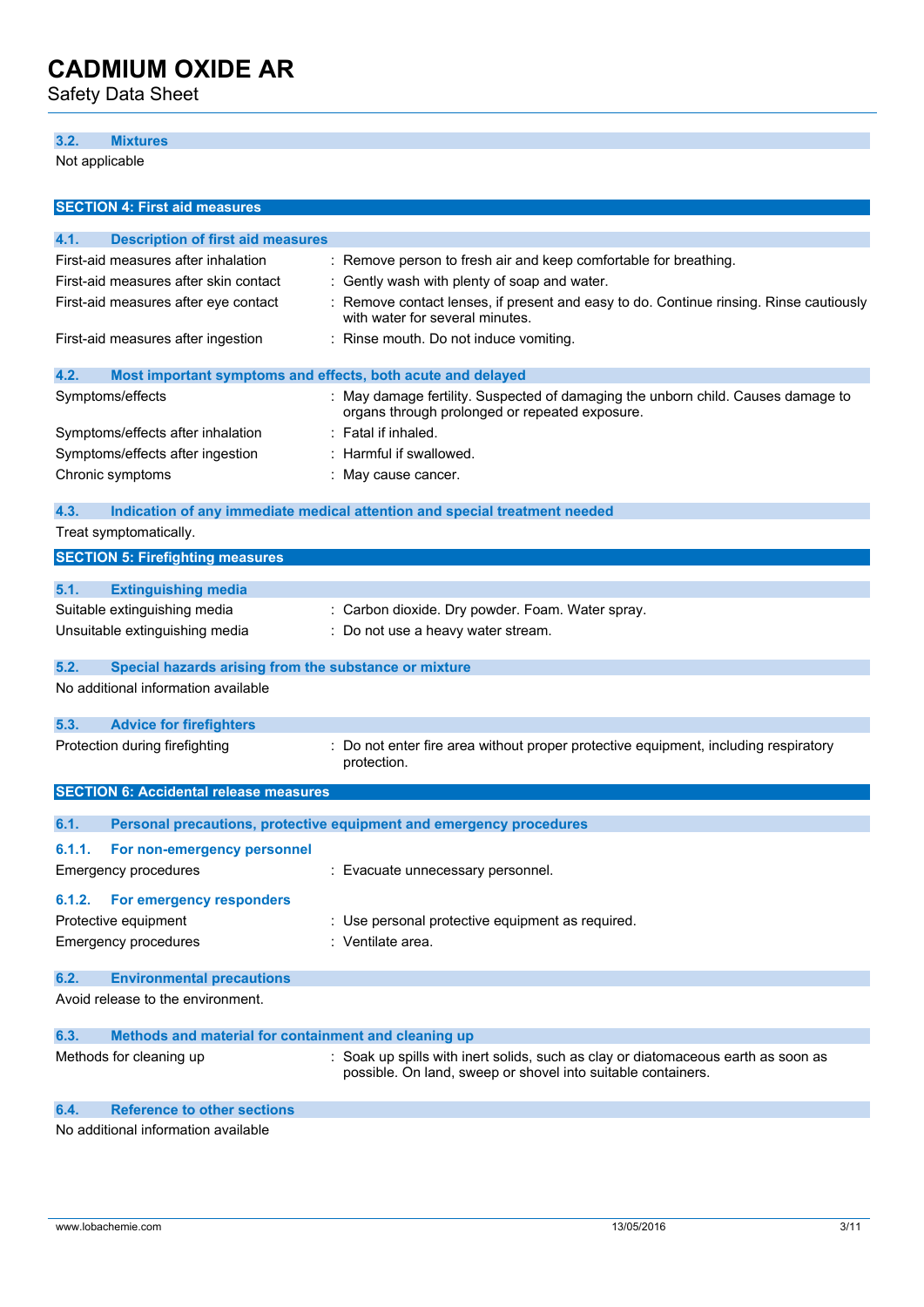Safety Data Sheet

| <b>SECTION 7: Handling and storage</b>                               |                                                                                                                                                                                   |  |
|----------------------------------------------------------------------|-----------------------------------------------------------------------------------------------------------------------------------------------------------------------------------|--|
|                                                                      |                                                                                                                                                                                   |  |
| <b>Precautions for safe handling</b><br>7.1.                         |                                                                                                                                                                                   |  |
| Precautions for safe handling                                        | : Avoid contact with skin and eyes. Do not breathe vapours.                                                                                                                       |  |
| Hygiene measures                                                     | : Do not eat, drink or smoke when using this product. Wash hands and other exposed<br>areas with mild soap and water before eating, drinking or smoking and when leaving<br>work. |  |
| 7.2.<br>Conditions for safe storage, including any incompatibilities |                                                                                                                                                                                   |  |
| Storage conditions                                                   | : Store in a well-ventilated place. Keep container tightly closed.                                                                                                                |  |
| <b>Specific end use(s)</b><br>7.3.                                   |                                                                                                                                                                                   |  |
| No additional information available                                  |                                                                                                                                                                                   |  |
| <b>SECTION 8: Exposure controls/personal protection</b>              |                                                                                                                                                                                   |  |
|                                                                      |                                                                                                                                                                                   |  |
| 8.1.<br><b>Control parameters</b>                                    |                                                                                                                                                                                   |  |
| No additional information available                                  |                                                                                                                                                                                   |  |

| 8.2.            | <b>Exposure controls</b> |                                                                                                            |
|-----------------|--------------------------|------------------------------------------------------------------------------------------------------------|
| Hand protection |                          | $:$ Protective gloves                                                                                      |
| Eve protection  |                          | : Chemical goggles or safety glasses                                                                       |
|                 | Skin and body protection | : Wear suitable protective clothing                                                                        |
|                 | Respiratory protection   | : Where exposure through inhalation may occur from use, respiratory protection<br>equipment is recommended |

### **SECTION 9: Physical and chemical properties**

| 9.1.<br>Information on basic physical and chemical properties |                                 |  |  |
|---------------------------------------------------------------|---------------------------------|--|--|
| Physical state                                                | : Solid                         |  |  |
| Molecular mass<br>Colour                                      | : 128.41 g/mol<br>: Dark brown. |  |  |
| Odour                                                         | : odourless.                    |  |  |
| Odour threshold                                               | : No data available             |  |  |
| pH                                                            | : No data available             |  |  |
| Relative evaporation rate (butylacetate=1)                    | : No data available             |  |  |
| Melting point                                                 | : 950 $^{\circ}$ C              |  |  |
| Freezing point                                                | : No data available             |  |  |
| Boiling point                                                 | : 1559 $^{\circ}$ C             |  |  |
| Flash point                                                   | : No data available             |  |  |
| Auto-ignition temperature                                     | : No data available             |  |  |
| Decomposition temperature                                     | : No data available             |  |  |
| Flammability (solid, gas)                                     | : No data available             |  |  |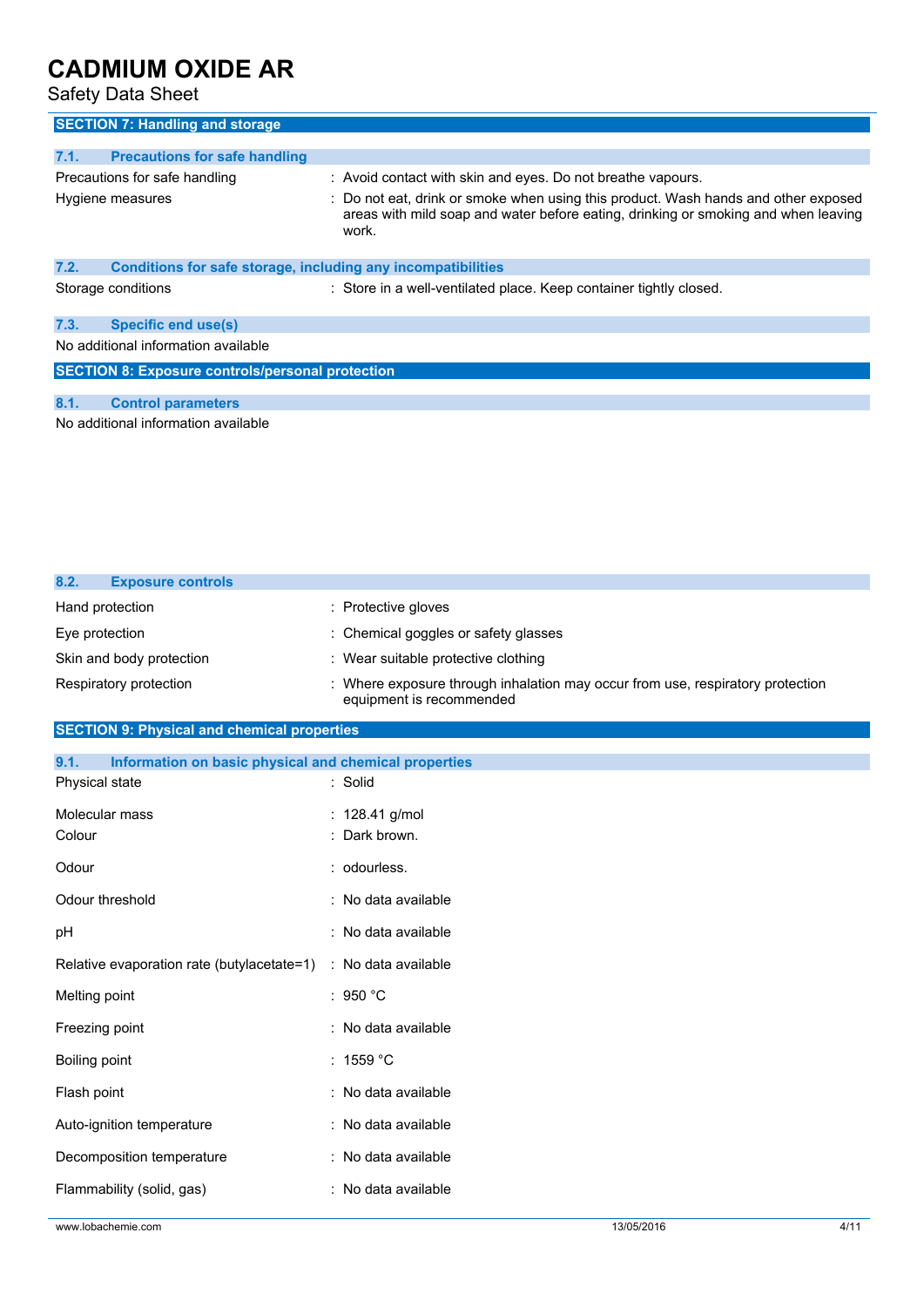#### Safety Data Sheet l.

| Safety Data Sheet                                                       |                                                           |  |
|-------------------------------------------------------------------------|-----------------------------------------------------------|--|
| Vapour pressure                                                         | : No data available                                       |  |
| Relative vapour density at 20 °C                                        | : No data available                                       |  |
| Relative density                                                        | : No data available                                       |  |
| Density<br>Solubility                                                   | : $8.15$ g/cm <sup>3</sup><br>: Water: Insoluble in water |  |
| Log Pow                                                                 | No data available                                         |  |
| Viscosity, kinematic                                                    | : No data available                                       |  |
| Viscosity, dynamic                                                      | No data available                                         |  |
| <b>Explosive properties</b>                                             | : No data available                                       |  |
| Oxidising properties                                                    | No data available                                         |  |
| <b>Explosive limits</b>                                                 | : No data available                                       |  |
| <b>Other information</b><br>9.2.<br>No additional information available |                                                           |  |
| <b>SECTION 10: Stability and reactivity</b>                             |                                                           |  |
| 10.1.<br><b>Reactivity</b>                                              |                                                           |  |
| No additional information available                                     |                                                           |  |
| 10.2.<br><b>Chemical stability</b>                                      |                                                           |  |
| Stable under normal conditions.                                         |                                                           |  |
| 10.3.<br><b>Possibility of hazardous reactions</b>                      |                                                           |  |
| No additional information available                                     |                                                           |  |
| <b>Conditions to avoid</b><br>10.4.                                     |                                                           |  |
| Air contact. Direct sunlight. Moisture.                                 |                                                           |  |
| <b>Incompatible materials</b><br>10.5.                                  |                                                           |  |
| No additional information available                                     |                                                           |  |
| 10.6.<br><b>Hazardous decomposition products</b>                        |                                                           |  |
| No additional information available                                     |                                                           |  |
| <b>SECTION 11: Toxicological information</b>                            |                                                           |  |
| 11.1.<br>Information on toxicological effects                           |                                                           |  |
| Acute toxicity                                                          | : Inhalation: Fatal if inhaled.                           |  |
|                                                                         |                                                           |  |

| Skin corrosion/irritation                     | : Not classified                                                                               |
|-----------------------------------------------|------------------------------------------------------------------------------------------------|
| Serious eye damage/irritation                 | : Not classified                                                                               |
| Respiratory or skin sensitisation             | : Not classified                                                                               |
| Germ cell mutagenicity                        | : Suspected of causing genetic defects.                                                        |
| Carcinogenicity                               | : May cause cancer.                                                                            |
| Reproductive toxicity<br>STOT-single exposure | : Suspected of damaging fertility. Suspected of damaging the unborn child.<br>: Not classified |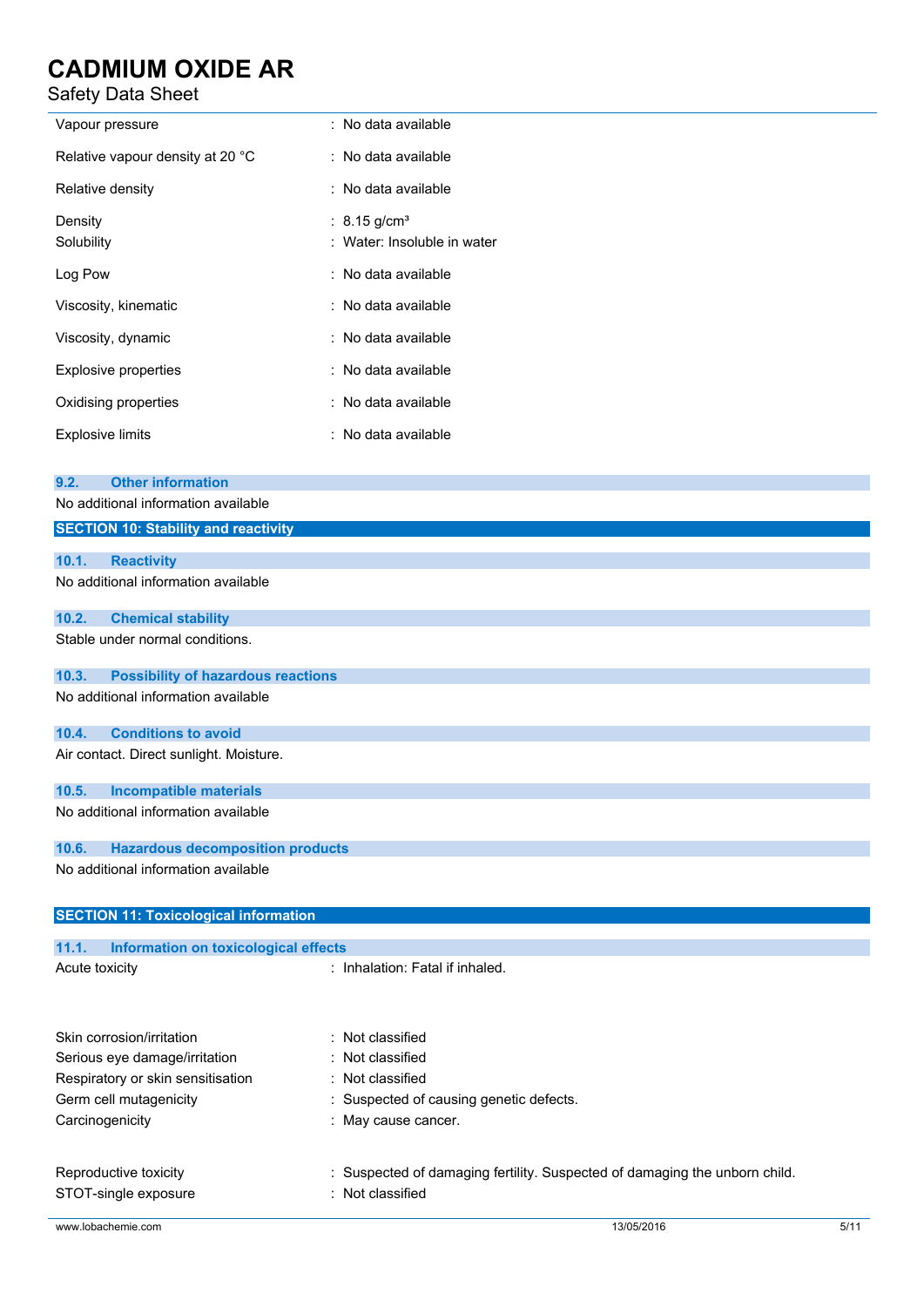Safety Data Sheet

| STOT-repeated exposure | : Causes damage to organs through prolonged or repeated exposure. |
|------------------------|-------------------------------------------------------------------|
| Aspiration hazard      | : Not classified                                                  |

| <b>SECTION 12: Ecological information</b> |                                                         |  |  |
|-------------------------------------------|---------------------------------------------------------|--|--|
|                                           |                                                         |  |  |
| 12.1.<br><b>Toxicity</b>                  |                                                         |  |  |
| Ecology - water                           | : Very toxic to aquatic life with long lasting effects. |  |  |

| 12.2. | Persistence and degradability |                                                         |
|-------|-------------------------------|---------------------------------------------------------|
|       | CADMIUM OXIDE AR (1306-19-0)  |                                                         |
|       | Persistence and degradability | May cause long-term adverse effects in the environment. |
|       |                               |                                                         |

#### **12.3. Bioaccumulative potential**

No additional information available

### **12.4. Mobility in soil**

No additional information available

| 12.5.                                                                                  | <b>Results of PBT and vPvB assessment</b> |  |
|----------------------------------------------------------------------------------------|-------------------------------------------|--|
|                                                                                        | <b>CADMIUM OXIDE AR (1306-19-0)</b>       |  |
| This substance/mixture does not meet the PBT criteria of REACH regulation, annex XIII  |                                           |  |
| This substance/mixture does not meet the vPvB criteria of REACH regulation, annex XIII |                                           |  |

| <b>Other adverse effects</b><br>12.6.         |                                                                                                                                                                  |
|-----------------------------------------------|------------------------------------------------------------------------------------------------------------------------------------------------------------------|
| No additional information available           |                                                                                                                                                                  |
| <b>SECTION 13: Disposal considerations</b>    |                                                                                                                                                                  |
|                                               |                                                                                                                                                                  |
| 13.1.<br><b>Waste treatment methods</b>       |                                                                                                                                                                  |
| Product/Packaging disposal<br>recommendations | : Dispose of contents/container to hazardous or special waste collection point, in<br>accordance with local, regional, national and/or international regulation. |
| <b>SECTION 14: Transport information</b>      |                                                                                                                                                                  |
|                                               |                                                                                                                                                                  |

In accordance with ADR / RID / IMDG / IATA / ADN

| 14.1.<br><b>UN number</b> |        |  |
|---------------------------|--------|--|
| UN-No. (ADR)              | : 2570 |  |
| UN-No. (IMDG)             | : 2570 |  |
| UN-No. (IATA)             | : 2570 |  |
| UN-No. (ADN)              | : 2570 |  |
| UN-No. (RID)              | : 2570 |  |
|                           |        |  |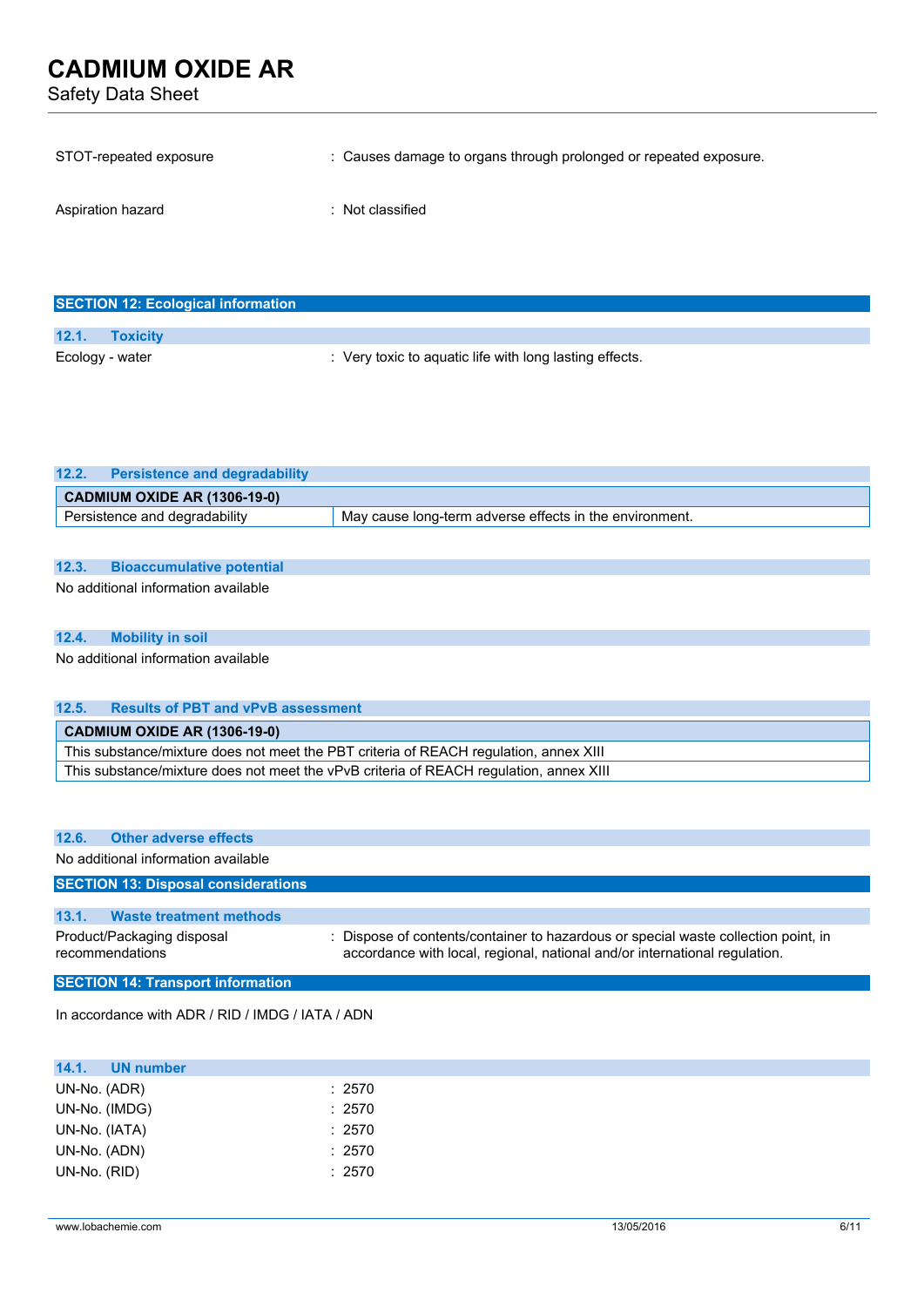Safety Data Sheet

| 14.2.<br><b>UN proper shipping name</b>                                                                                |                                                                                                                                                                                                       |
|------------------------------------------------------------------------------------------------------------------------|-------------------------------------------------------------------------------------------------------------------------------------------------------------------------------------------------------|
| Proper Shipping Name (ADR)<br>Proper Shipping Name (IMDG)<br>Proper Shipping Name (IATA)<br>Proper Shipping Name (ADN) | : CADMIUM COMPOUND<br>: CADMIUM COMPOUND<br>: Cadmium compound<br>CADMIUM COMPOUND                                                                                                                    |
| Proper Shipping Name (RID)<br>Transport document description (ADR)<br>Transport document description (IMDG)            | : CADMIUM COMPOUND<br>: UN 2570 CADMIUM COMPOUND, 6.1, III, (E), ENVIRONMENTALLY HAZARDOUS<br>: UN 2570 CADMIUM COMPOUND, 6.1, III, MARINE<br>POLLUTANT/ENVIRONMENTALLY HAZARDOUS                     |
| Transport document description (IATA)<br>Transport document description (ADN)<br>Transport document description (RID)  | : UN 2570 Cadmium compound, 6.1, III, ENVIRONMENTALLY HAZARDOUS<br>: UN 2570 CADMIUM COMPOUND, 6.1, III, ENVIRONMENTALLY HAZARDOUS<br>: UN 2570 CADMIUM COMPOUND, 6.1, III, ENVIRONMENTALLY HAZARDOUS |
| 14.3.<br><b>Transport hazard class(es)</b><br><b>ADR</b>                                                               |                                                                                                                                                                                                       |
| Transport hazard class(es) (ADR)<br>Danger labels (ADR)                                                                | : 6.1<br>: 6.1                                                                                                                                                                                        |
|                                                                                                                        |                                                                                                                                                                                                       |
| <b>IMDG</b>                                                                                                            |                                                                                                                                                                                                       |
| Transport hazard class(es) (IMDG)<br>Danger labels (IMDG)                                                              | : 6.1<br>: 6.1                                                                                                                                                                                        |
|                                                                                                                        |                                                                                                                                                                                                       |
| <b>IATA</b><br>Transport hazard class(es) (IATA)<br>Hazard labels (IATA)                                               | : 6.1<br>: 6.1                                                                                                                                                                                        |
|                                                                                                                        |                                                                                                                                                                                                       |
| <b>ADN</b><br>Transport hazard class(es) (ADN)                                                                         | : 6.1                                                                                                                                                                                                 |
| Danger labels (ADN)                                                                                                    | : 6.1                                                                                                                                                                                                 |
|                                                                                                                        |                                                                                                                                                                                                       |
| <b>RID</b>                                                                                                             |                                                                                                                                                                                                       |
| Transport hazard class(es) (RID)                                                                                       | : 6.1                                                                                                                                                                                                 |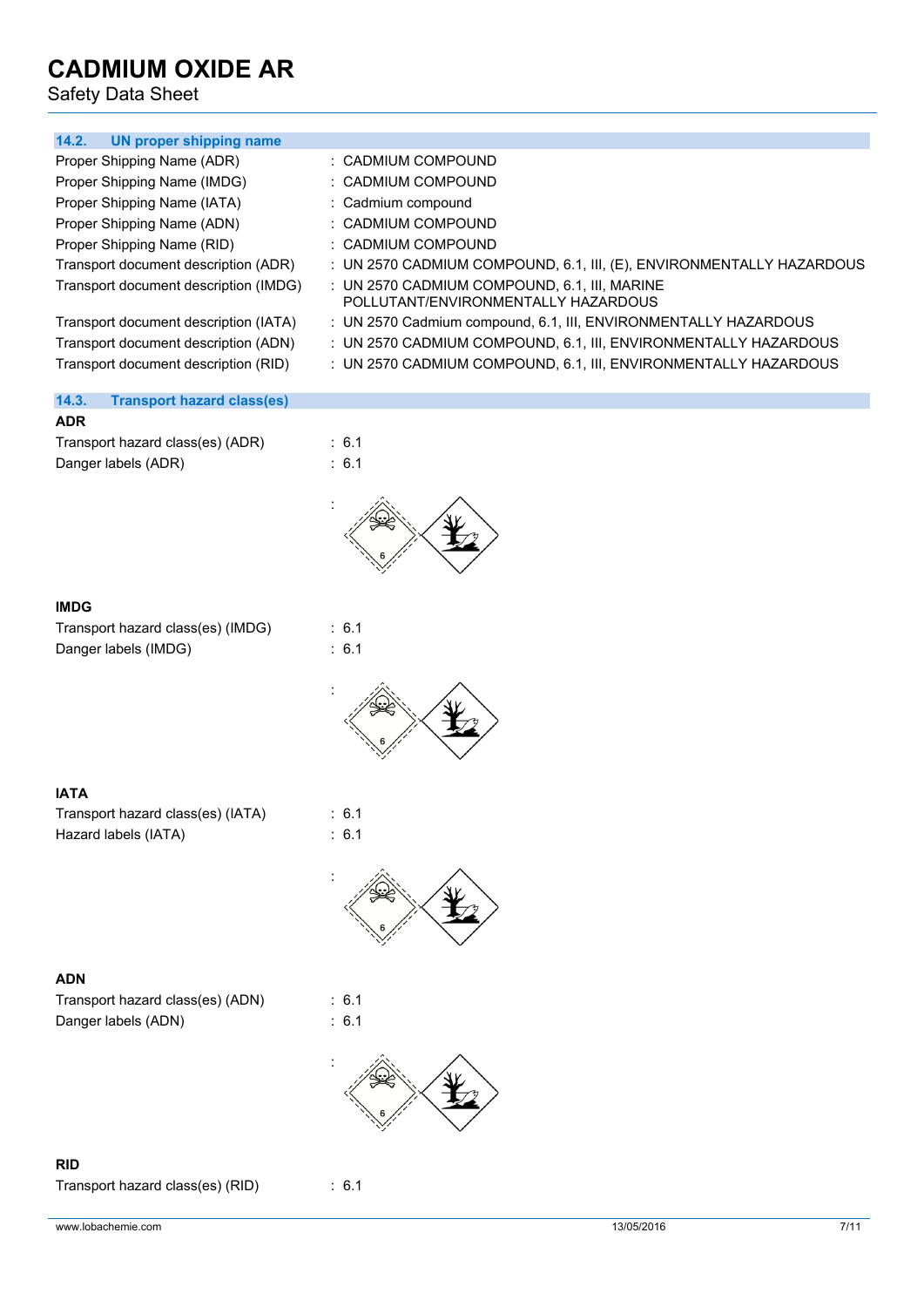### Safety Data Sheet

Danger labels (RID) : 6.1



| 14.4.<br><b>Packing group</b>         |       |  |  |
|---------------------------------------|-------|--|--|
| Packing group (ADR)                   | : III |  |  |
| Packing group (IMDG)                  | : III |  |  |
| Packing group (IATA)                  | : III |  |  |
| Packing group (ADN)                   | : III |  |  |
| Packing group (RID)                   | : III |  |  |
|                                       |       |  |  |
| 14.5.<br><b>Environmental hazards</b> |       |  |  |

| .                             |                                          |
|-------------------------------|------------------------------------------|
| Dangerous for the environment | : Yes                                    |
| Marine pollutant              | : Yes                                    |
| Other information             | : No supplementary information available |

#### **14.6. Special precautions for user**

| - Overland transport                                                                                              |                      |                                       |
|-------------------------------------------------------------------------------------------------------------------|----------------------|---------------------------------------|
| Classification code (ADR)                                                                                         |                      | : T5                                  |
| Special provisions (ADR)                                                                                          |                      | : 274,596                             |
| Limited quantities (ADR)                                                                                          |                      | 5kg                                   |
| Excepted quantities (ADR)                                                                                         |                      | E1                                    |
| Packing instructions (ADR)                                                                                        |                      | : P002, IBC08, LP02, R001             |
| Special packing provisions (ADR)                                                                                  |                      | B3                                    |
| Mixed packing provisions (ADR)                                                                                    |                      | : MP10                                |
| Portable tank and bulk container<br>instructions (ADR)                                                            |                      | $:$ T1                                |
| Portable tank and bulk container special<br>provisions (ADR)                                                      |                      | TP33                                  |
| Tank code (ADR)                                                                                                   |                      | : SGAH, L4BH                          |
| Tank special provisions (ADR)                                                                                     |                      | TU15, TE19                            |
| Vehicle for tank carriage                                                                                         |                      | : AT                                  |
| Transport category (ADR)                                                                                          |                      | : 2                                   |
| Special provisions for carriage - Bulk<br>(ADR)                                                                   |                      | : VC1, VC2, AP7                       |
| Special provisions for carriage - Loading,<br>unloading and handling (ADR)                                        |                      | : CV13, CV28                          |
| Special provisions for carriage - Operation<br>(ADR)                                                              |                      | $:$ S9                                |
| Hazard identification number (Kemler No.)                                                                         | ÷.                   | 60                                    |
| Orange plates                                                                                                     | $\ddot{\phantom{a}}$ | 60<br>2570                            |
| Tunnel restriction code (ADR)                                                                                     |                      | : E                                   |
| EAC code                                                                                                          |                      | : 2X                                  |
| - Transport by sea<br>Special provisions (IMDG)<br>Packing instructions (IMDG)<br>IBC packing instructions (IMDG) |                      | : 223, 274<br>: P002, LP02<br>: IBC08 |
|                                                                                                                   |                      |                                       |

www.lobachemie.com 8/11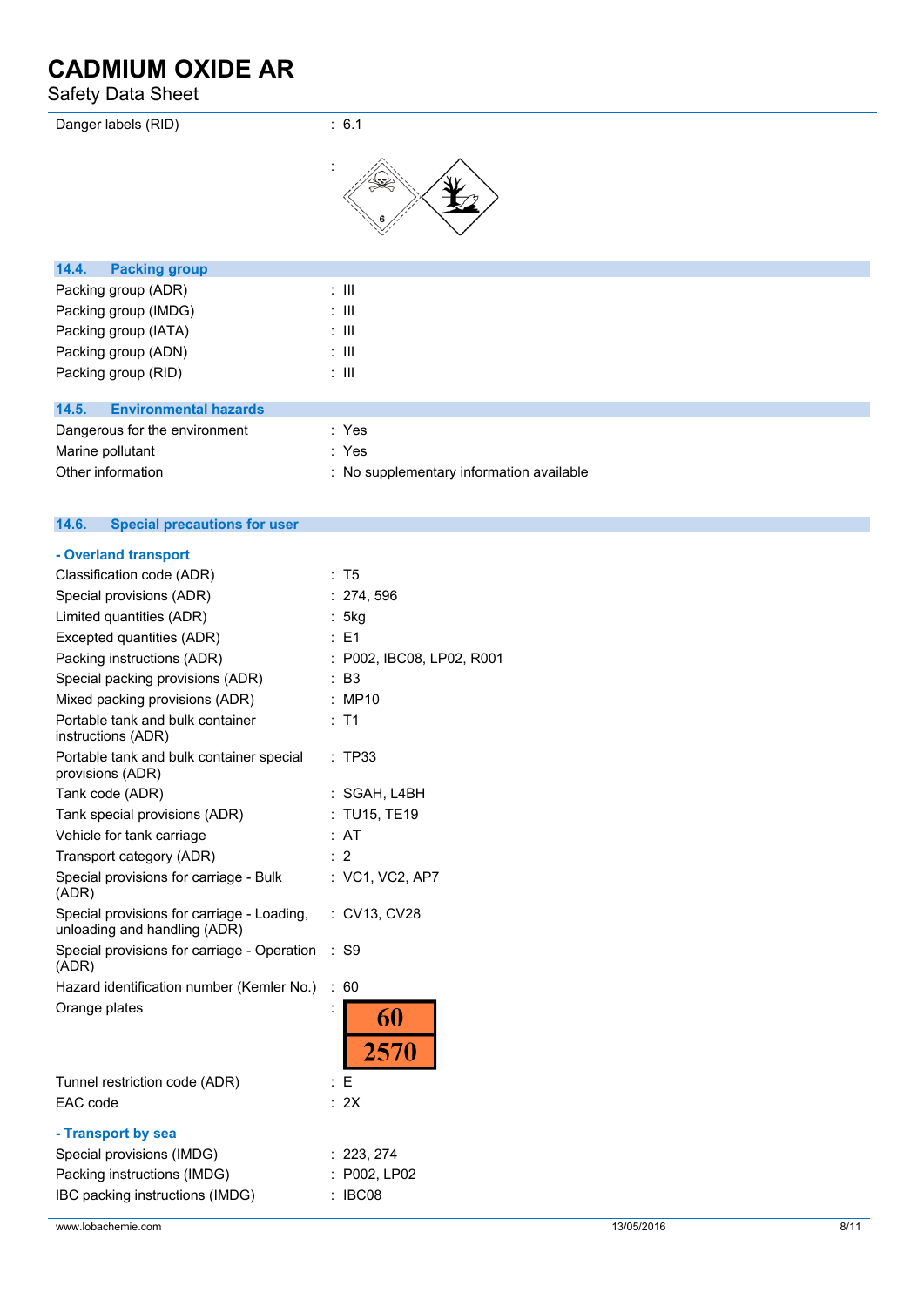### Safety Data Sheet

| IBC special provisions (IMDG)                                              | $\therefore$ B3                                                                                                                                |
|----------------------------------------------------------------------------|------------------------------------------------------------------------------------------------------------------------------------------------|
| Tank instructions (IMDG)                                                   | : T1                                                                                                                                           |
| Tank special provisions (IMDG)                                             | : TP33                                                                                                                                         |
| EmS-No. (Fire)                                                             | $: F-A$                                                                                                                                        |
| EmS-No. (Spillage)                                                         | $: S-A$                                                                                                                                        |
| Stowage category (IMDG)                                                    | : A                                                                                                                                            |
| Properties and observations (IMDG)                                         | : Powder or crystals with various colours. May be soluble or insoluble in water. Toxic if<br>swallowed, by skin contact or by dust inhalation. |
| MFAG-No                                                                    | : 154                                                                                                                                          |
| - Air transport                                                            |                                                                                                                                                |
| PCA Excepted quantities (IATA)                                             | $\therefore$ E1                                                                                                                                |
| PCA Limited quantities (IATA)                                              | : Y645                                                                                                                                         |
| PCA limited quantity max net quantity<br>(IATA)                            | : 10kg                                                                                                                                         |
| PCA packing instructions (IATA)                                            | :670                                                                                                                                           |
| PCA max net quantity (IATA)                                                | : 100kg                                                                                                                                        |
| CAO packing instructions (IATA)                                            | : 677                                                                                                                                          |
| CAO max net quantity (IATA)                                                | : 200kg                                                                                                                                        |
| Special provisions (IATA)                                                  | : A3, A5                                                                                                                                       |
| ERG code (IATA)                                                            | : 6L                                                                                                                                           |
| - Inland waterway transport                                                |                                                                                                                                                |
| Classification code (ADN)                                                  | : T5                                                                                                                                           |
| Special provisions (ADN)                                                   | : 274, 596, 802                                                                                                                                |
| Limited quantities (ADN)                                                   | $: 5$ kg                                                                                                                                       |
| Excepted quantities (ADN)                                                  | $\therefore$ E1                                                                                                                                |
| Equipment required (ADN)                                                   | $:$ PP, EP                                                                                                                                     |
| Number of blue cones/lights (ADN)                                          | $\therefore$ 0                                                                                                                                 |
| - Rail transport                                                           |                                                                                                                                                |
| Classification code (RID)                                                  | : T5                                                                                                                                           |
| Special provisions (RID)                                                   | : 274, 596                                                                                                                                     |
| Excepted quantities (RID)                                                  | $\therefore$ E1                                                                                                                                |
| Packing instructions (RID)                                                 | : P002, IBC08, LP02, R001                                                                                                                      |
| Special packing provisions (RID)                                           | $\therefore$ B3                                                                                                                                |
| Mixed packing provisions (RID)                                             | : MP10                                                                                                                                         |
| Portable tank and bulk container<br>instructions (RID)                     | $:$ T1                                                                                                                                         |
| Portable tank and bulk container special<br>provisions (RID)               | :TP33                                                                                                                                          |
| Tank codes for RID tanks (RID)                                             | : SGAH, L4BH                                                                                                                                   |
| Special provisions for RID tanks (RID)                                     | : TU15                                                                                                                                         |
| Transport category (RID)                                                   | : 2                                                                                                                                            |
| Special provisions for carriage - Bulk<br>(RID)                            | : VC1, VC2, AP7                                                                                                                                |
| Special provisions for carriage - Loading,<br>unloading and handling (RID) | : CW13, CW28, CW31                                                                                                                             |
| Colis express (express parcels) (RID)                                      | $:$ CE11                                                                                                                                       |
| Hazard identification number (RID)                                         | : 60                                                                                                                                           |
|                                                                            |                                                                                                                                                |

### **14.7. Transport in bulk according to Annex II of MARPOL 73/78 and the IBC Code**

Not applicable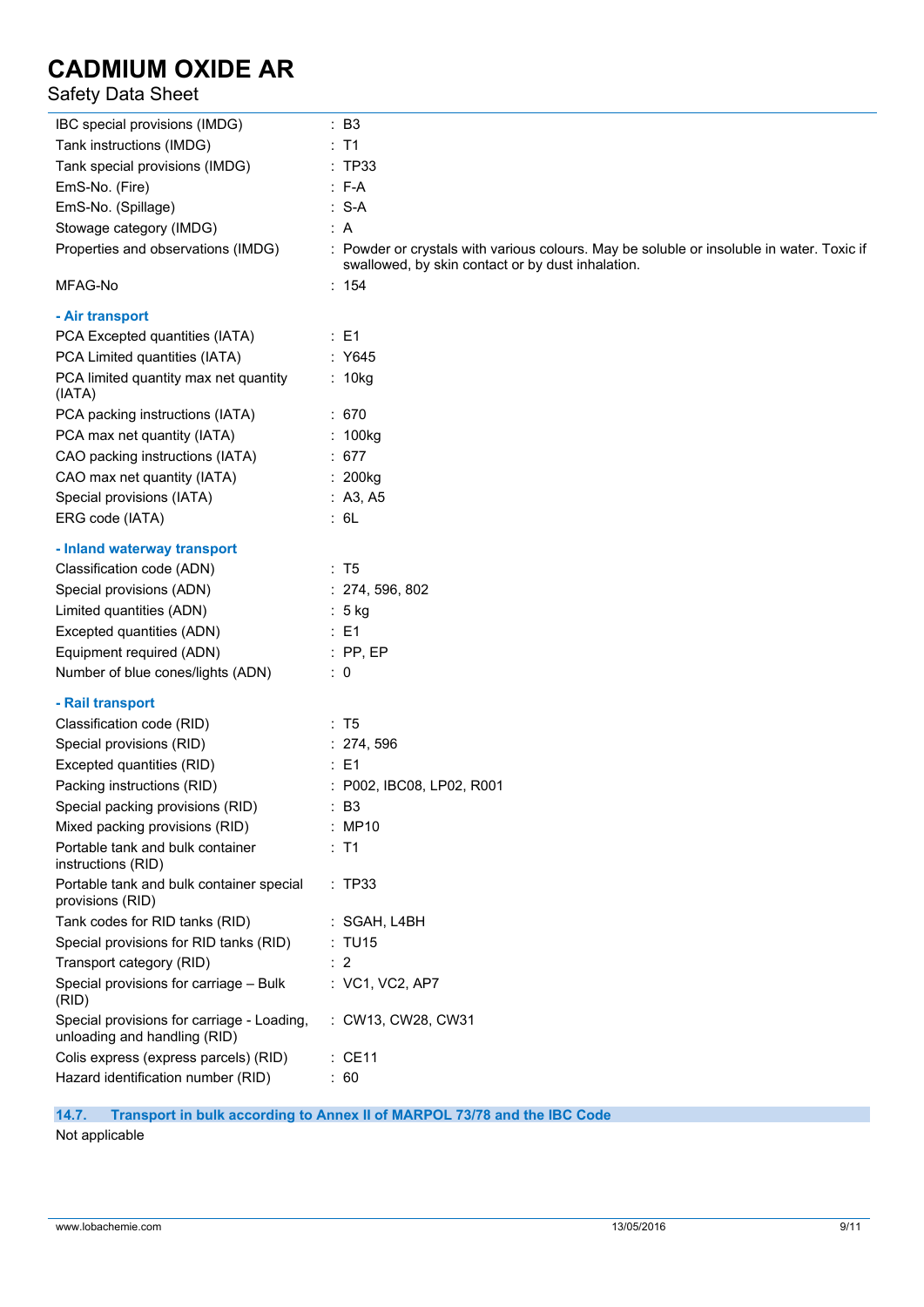Safety Data Sheet

### **SECTION 15: Regulatory information**

**15.1. Safety, health and environmental regulations/legislation specific for the substance or mixture**

### **15.1.1. EU-Regulations**

No REACH Annex XVII restrictions Cadmium oxide is on the REACH Candidate List CADMIUM OXIDE AR is not on the REACH Annex XIV List

#### **15.1.2. National regulations**

| Germany                                                                                 |                                                                                                                                              |
|-----------------------------------------------------------------------------------------|----------------------------------------------------------------------------------------------------------------------------------------------|
| Reference to AwSV                                                                       | : Water hazard class (WGK) 3, severe hazard to water (Classification according to<br>AwSV; ID No. 8660)                                      |
| 12th Ordinance Implementing the Federal<br>Immission Control Act - 12. BlmSchV          | : Is not subject of the 12. BlmSchV (Hazardous Incident Ordinance)                                                                           |
| <b>Netherlands</b>                                                                      |                                                                                                                                              |
| SZW-lijst van kankerverwekkende stoffen                                                 | : CADMIUM OXIDE AR is listed                                                                                                                 |
| SZW-lijst van mutagene stoffen                                                          | $:$ The substance is not listed                                                                                                              |
| NIET-limitatieve lijst van voor de<br>voortplanting giftige stoffen - Borstvoeding      | : The substance is not listed                                                                                                                |
| NIET-limitatieve lijst van voor de<br>voortplanting giftige stoffen -<br>Vruchtbaarheid | : The substance is not listed                                                                                                                |
| NIET-limitatieve lijst van voor de<br>voortplanting giftige stoffen - Ontwikkeling      | : The substance is not listed                                                                                                                |
| <b>Denmark</b>                                                                          |                                                                                                                                              |
| Recommendations Danish Regulation                                                       | : Young people below the age of 18 years are not allowed to use the product                                                                  |
|                                                                                         | Pregnant/breastfeeding women working with the product must not be in direct<br>contact with the product                                      |
|                                                                                         | The requirements from the Danish Working Environment Authorities regarding work<br>with carcinogens must be followed during use and disposal |

#### **15.2. Chemical safety assessment**

No additional information available

**SECTION 16: Other information**

#### Full text of R-, H- and EUH-statements:

| Acute Tox. 2 (Inhalation) | Acute toxicity (inhal.), Category 2                             |       |
|---------------------------|-----------------------------------------------------------------|-------|
| Aquatic Chronic 1         | Hazardous to the aguatic environment — Chronic Hazard, Category |       |
| www.lobachemie.com        | 13/05/2016                                                      | 10/11 |